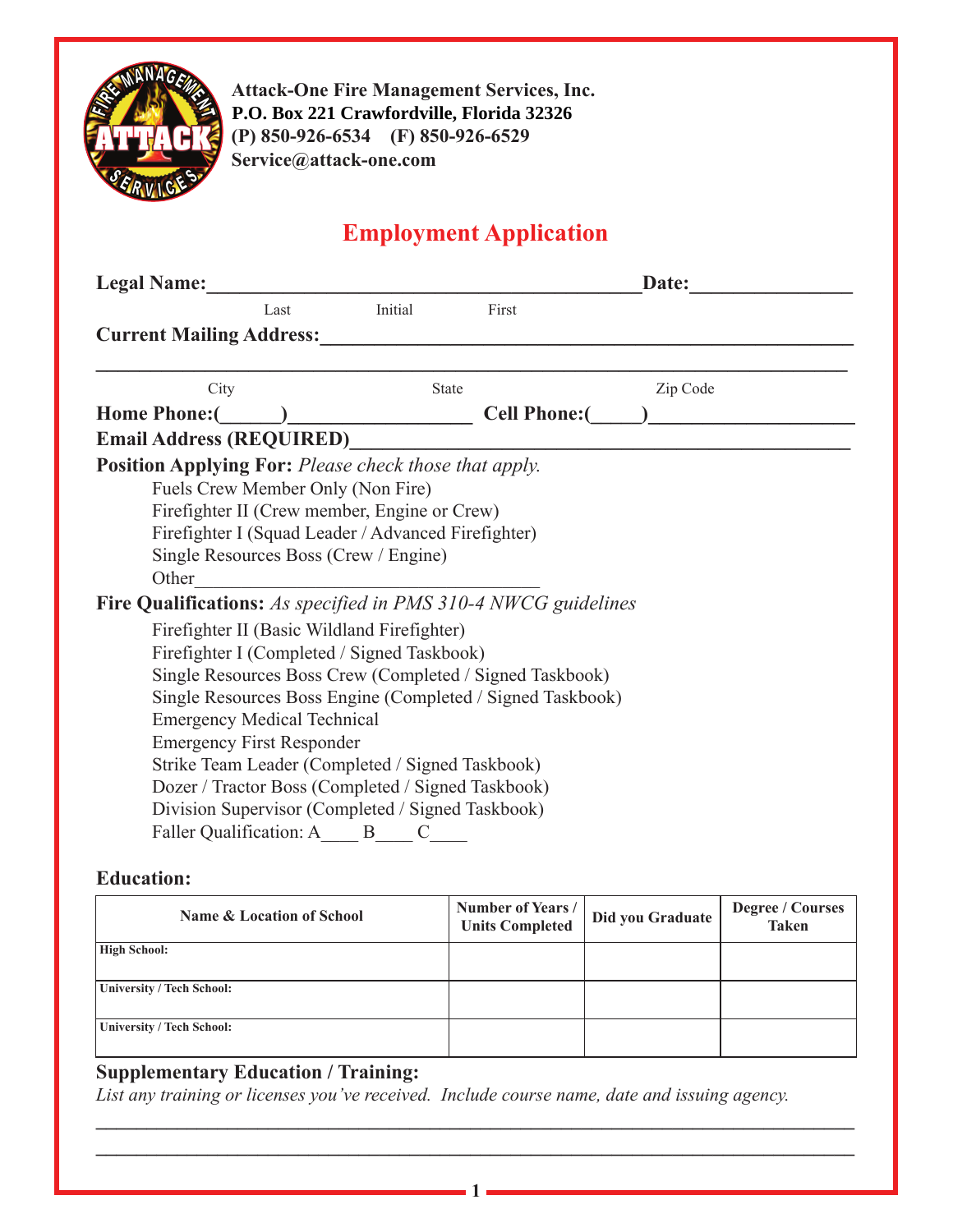## **Additional Information:**

Present below any other information which relates to your ability to perform the job for which you are applying such as licenses, memberships, language skills, academic and athletic achievements, community involvement and volunteer experiences. Leave out information indicating, religion, gender of any other protected category.

| <b>Personal History:</b>                                                                                                                                                                                                       |                                                                                                                                                                                                                                |      |
|--------------------------------------------------------------------------------------------------------------------------------------------------------------------------------------------------------------------------------|--------------------------------------------------------------------------------------------------------------------------------------------------------------------------------------------------------------------------------|------|
| Past Experiences / Employment Record / References:                                                                                                                                                                             |                                                                                                                                                                                                                                |      |
| 1.) Last Employer:                                                                                                                                                                                                             |                                                                                                                                                                                                                                |      |
|                                                                                                                                                                                                                                | Position Held: [ ] CDL Start Date: End Date                                                                                                                                                                                    |      |
|                                                                                                                                                                                                                                | Address: State: State: State: State: State: State: State: State: State: State: State: State: State: State: State: State: State: State: State: State: State: State: State: State: State: State: State: State: State: State: Sta |      |
|                                                                                                                                                                                                                                |                                                                                                                                                                                                                                |      |
|                                                                                                                                                                                                                                |                                                                                                                                                                                                                                |      |
|                                                                                                                                                                                                                                | Responsibilities: Nessential Contract Contract Contract Contract Contract Contract Contract Contract Contract Contract Contract Contract Contract Contract Contract Contract Contract Contract Contract Contract Contract Cont |      |
|                                                                                                                                                                                                                                | ,我们也不会有一个人的人,我们也不会有一个人的人,我们也不会有一个人的人,我们也不会有一个人的人。""我们的人,我们也不会有一个人的人,我们也不会有一个人的人,                                                                                                                                               |      |
| 2.) Last Employer:                                                                                                                                                                                                             |                                                                                                                                                                                                                                |      |
|                                                                                                                                                                                                                                |                                                                                                                                                                                                                                |      |
|                                                                                                                                                                                                                                | Address: State: State: State: State: State: State: State: State: State: State: State: State: State: State: State: State: State: State: State: State: State: State: State: State: State: State: State: State: State: State: Sta |      |
|                                                                                                                                                                                                                                |                                                                                                                                                                                                                                |      |
|                                                                                                                                                                                                                                |                                                                                                                                                                                                                                |      |
| Responsibilities: Nessential Contract Contract Contract Contract Contract Contract Contract Contract Contract Contract Contract Contract Contract Contract Contract Contract Contract Contract Contract Contract Contract Cont |                                                                                                                                                                                                                                |      |
|                                                                                                                                                                                                                                | ,我们也不会有一个人的人,我们也不会有一个人的人,我们也不会有一个人的人。""我们,我们也不会有一个人的人,我们也不会有一个人的人。""我们,我们也不会有一个人                                                                                                                                               |      |
| 3.) Last Employer:                                                                                                                                                                                                             |                                                                                                                                                                                                                                |      |
|                                                                                                                                                                                                                                |                                                                                                                                                                                                                                |      |
|                                                                                                                                                                                                                                | Address: State: State: State: State: State: State: State: State: State: State: State: State: State: State: State: State: State: State: State: State: State: State: State: State: State: State: State: State: State: State: Sta |      |
|                                                                                                                                                                                                                                |                                                                                                                                                                                                                                |      |
|                                                                                                                                                                                                                                |                                                                                                                                                                                                                                |      |
| Responsibilities: Nessential Contract Contract Contract Contract Contract Contract Contract Contract Contract Contract Contract Contract Contract Contract Contract Contract Contract Contract Contract Contract Contract Cont |                                                                                                                                                                                                                                |      |
|                                                                                                                                                                                                                                |                                                                                                                                                                                                                                |      |
| <b>Residence Past 3 Years:</b>                                                                                                                                                                                                 |                                                                                                                                                                                                                                |      |
|                                                                                                                                                                                                                                |                                                                                                                                                                                                                                |      |
| City:                                                                                                                                                                                                                          | $State:$ $Zip:$                                                                                                                                                                                                                |      |
|                                                                                                                                                                                                                                |                                                                                                                                                                                                                                |      |
| City:                                                                                                                                                                                                                          | State:                                                                                                                                                                                                                         | Zip: |
|                                                                                                                                                                                                                                |                                                                                                                                                                                                                                |      |
|                                                                                                                                                                                                                                | $State:$ $Zip:$                                                                                                                                                                                                                |      |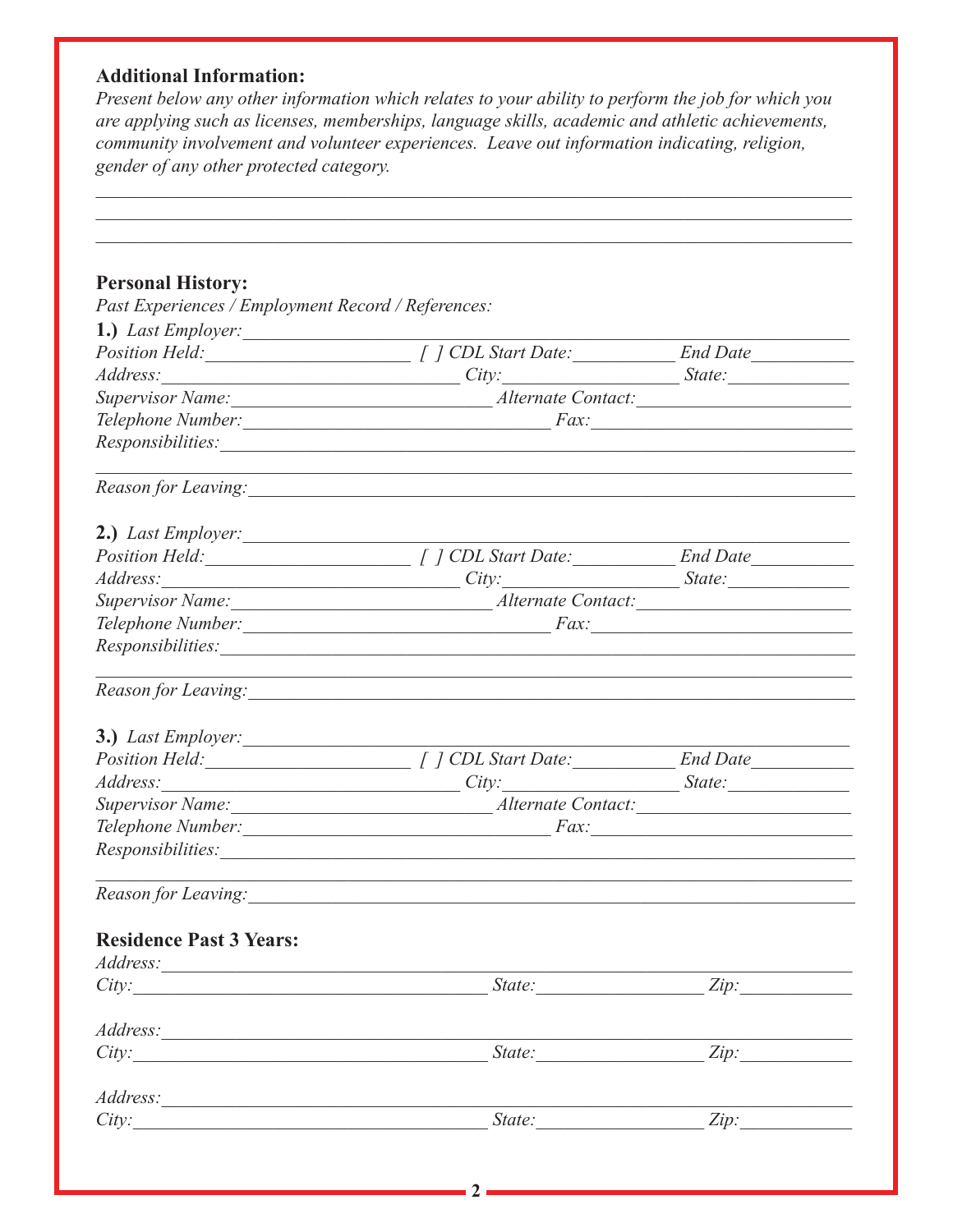## **Driver Qualifications:**

If you are applying for a firefighter position and you have a valid driver's license through the course of you may be asked to be trained in and to operate a commercial vehicle. Therefore, the following information is required. If you do not have a valid or current driver's license, you may proceed to the Past Experience Section.

## List the states and license numbers of all licenses held for the past 3 years:

| <i>State</i> | License # | Exp. Date | Class $A, B, C$ | Endorsements |
|--------------|-----------|-----------|-----------------|--------------|
|              |           |           |                 |              |

#### **Driver Experience:**

| <b>Equipment Class</b>      | Type of Equipment<br>Van Flat, Tank, Etc. | Date<br>From: | Date<br>To: | Approx. Number<br>Fire Qualifications: As |
|-----------------------------|-------------------------------------------|---------------|-------------|-------------------------------------------|
| Straight Truck              |                                           |               |             |                                           |
| Tractor Semi Trailer        |                                           |               |             |                                           |
| <b>Tractor with Doubles</b> |                                           |               |             |                                           |
| <b>Tractor with Triples</b> |                                           |               |             |                                           |
| Tractor with Tank           |                                           |               |             |                                           |
| Other                       |                                           |               |             |                                           |

#### **Accidents in Past 3 Years:**

| Dates | Nature of Accident<br>(Backing, Head-On, Rollerover, Turning) | Fatalities | <i>Injuries</i> |
|-------|---------------------------------------------------------------|------------|-----------------|
|       |                                                               |            |                 |
|       |                                                               |            |                 |
|       |                                                               |            |                 |

#### **Moving Traffic Conviction:**

| Date of Conviction | <i><b>Offense</b></i> | Location | Type of Motor Vehicle |
|--------------------|-----------------------|----------|-----------------------|
|                    |                       |          |                       |
|                    |                       |          |                       |
|                    |                       |          |                       |